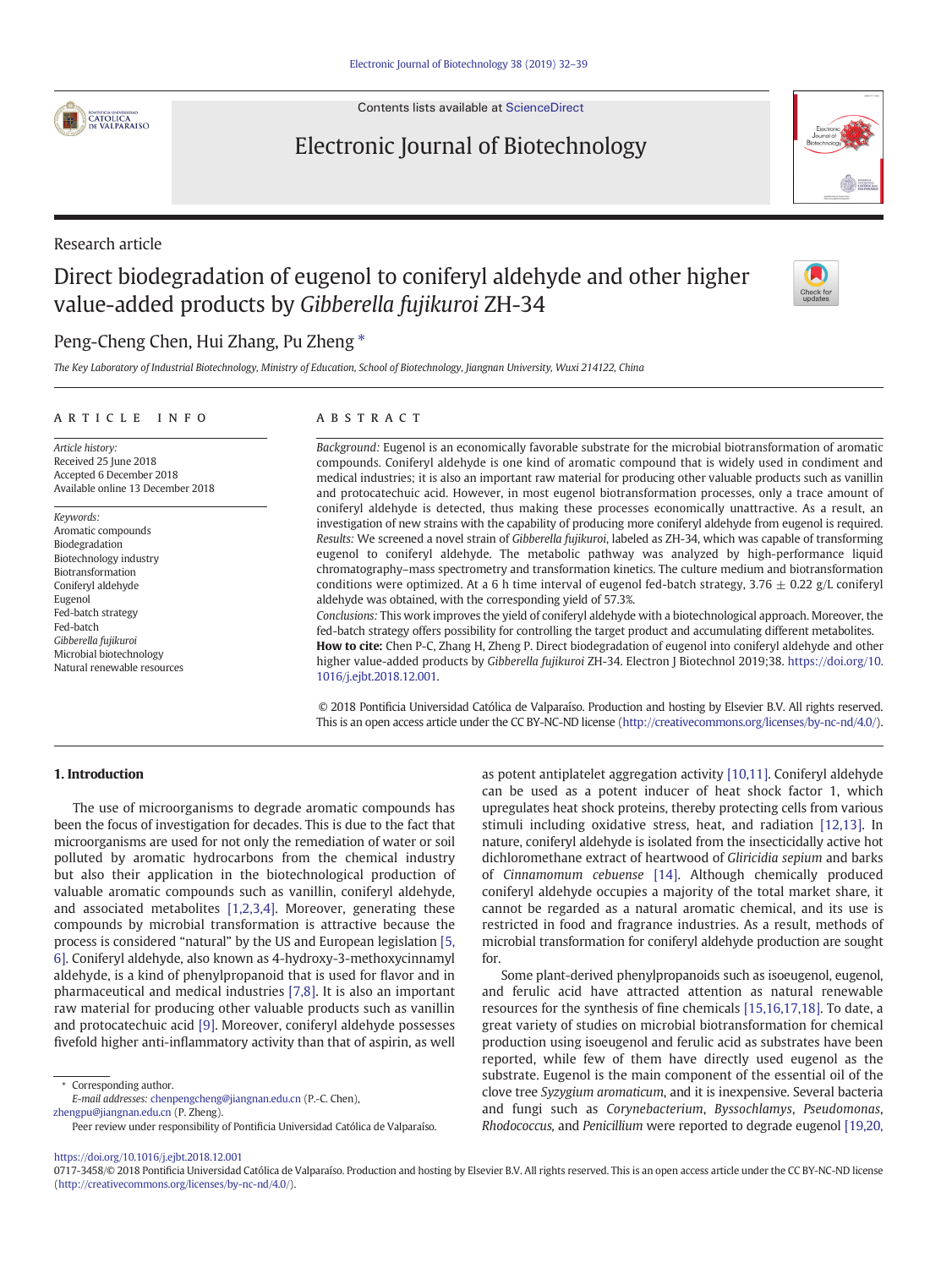[21,22,23,24,25\]](#page-6-0). Pseudomonas sp. was most intensively studied at the genetic and biochemical levels for its ability to metabolize eugenol to vanillin and related methoxyphenols [\[26\].](#page-7-0) The epoxidation of eugenol to form eugenol oxide was suggested as the initial step in the degradation of eugenol by Pseudomonas sp. In this work, coniferyl alcohol and coniferyl aldehyde were detected before being further metabolized to ferulic acid [\[27\].](#page-7-0) Pseudomonas sp. HR199 was reported to degrade eugenol to coniferyl alcohol, and the yield of coniferyl alcohol was 43.5% [\[28\]](#page-7-0). Other strains such as P. fluorescens E118, a clove oil-tolerant strain, can accumulate ferulic acid with the intermittent addition of eugenol, and Bacillus cereus PN24 degraded eugenol to protocatechuic acid, which was further metabolized by a β-ketoadipate pathway [\[29,30\]](#page-7-0).

However, in most eugenol biotransformation processes, only a trace amount of coniferyl aldehyde was detected, thus making these processes economically unattractive. This requires an investigation of new strains with the capability of producing more coniferyl aldehyde from eugenol. In this work, we found a novel strain of Gibberella fujikuroi, labeled as ZH-34, capable of transforming eugenol to coniferyl aldehyde and related phenolic aromatic products. The major metabolites were detected, and a pathway for the biotransformation of eugenol was proposed. Moreover, the culture medium and biotransformation condition for coniferyl aldehyde production were optimized to achieve a high product yield. This work is thought to offer possibility of improving the yield of high value-added products such as coniferyl aldehyde with a biotechnological approach.

#### 2. Materials and methods

#### 2.1. Materials

Eugenol, coniferyl aldehyde, coniferyl alcohol, ferulic acid, and vanillin were all chromatographically pure and obtained from Aladdin Co., Ltd. (Shanghai, China). Acetonitrile (99.9%) was purchased from J&k Scientific Co., Ltd. (Beijing, China). All other chemicals were of analytical grade and used without further purification.

#### 2.2. Strain screening

A total number of 64 filamentous fungi stored in our laboratory were screened for eugenol-degrading strains. Typically, the strains were cultured aerobically in sterile seed medium containing 200 g/L potato, 20 g/L glucose, and 3 g/L yeast extract and incubated in an orbital shaker at 110 r/min and 30°C for 2 days. Then, 20 g/L eugenol emulsion containing eugenol and Tween 80 was added to the medium at a final eugenol concentration of 1 g/L. Biotransformation was conducted in the shaker at 110 r/min and 30°C. A control experiment was carried out by adding 1 g/L eugenol into the same medium without mold inoculation. Samples were taken at 48 h after addition of eugenol and were acidified to pH 2.0 with HCl and extracted with equal volumes of ethyl acetate. The combined ethyl acetate extracts were dried over anhydrous sodium sulfate, concentrated, and analyzed by thin-layer chromatography (TLC) to test the degradation of eugenol and the accumulation of reaction metabolites. The developing agent was a mixture of hexane, chloroform, anhydrous ether, ethyl acetate, and acetic acid with a volume ratio of 4:3:2:2:0.1. These metabolites were quantified by high-performance liquid chromatography (HPLC). The strain with the highest yield of coniferyl aldehyde was designated as ZH34 and chosen for further investigation.

#### 2.3. Strain characterization

Phenotypic characterization of the strain ZH34 was carried out [\[31\].](#page-7-0) Genomic DNA of the strain was extracted using a Fungal Genomic DNA Isolation Kit (B518229; Sangon Biotech) by following the recommended procedure of the manufacturer. ITS-rDNA was amplified with the universal primers ITS1 (5′-TCCGTAGGTGAACCTGCGG-3′) and ITS4 (5′- TCCTCCGCTTATTGATATGC-3′). The PCR program used was as follows: 94°C for 4 min, followed by 35 cycles of 94°C for 30 s, 53°C for 30 s, and 72°C for 90 s, and a final extension step at 72°C for 10 min. The sequencing of the gel-purified PCR products was performed by Sangon Biotech Co., Ltd. (Shanghai, China). The resulting sequence was aligned using the CLUSTALW program and compared with those in the GenBank database using the BLASTN ([http://www.ncbi.nlm.nih.](http://www.ncbi.nlm.nih.gov/BLAST) [gov/BLAST](http://www.ncbi.nlm.nih.gov/BLAST)) program. Phylogenetic and molecular evolutionary analyses were performed with Molecular Evolutionary Genetics Analysis (MEGA) software version 6.06 ([http://www.megasoftware.](http://www.megasoftware.net) [net](http://www.megasoftware.net)/) [\[32\].](#page-7-0)

#### 2.4. Identification of reaction metabolites

HPLC–mass spectrometry (HPLC-MS) was used to identify reaction metabolites. The biotransformation mixtures were centrifuged at 1000 r/min for 10 min to remove cells and then filtered through a 0.45 μm filter before quantification by HPLC-MS with a gradient elution method. A Waters Acquity UPLC system (Waters, Massachusetts, USA) equipped with a column (BEH C18, 100  $\times$ 2.1 mm, 1.7 μm; Waters) and a refractive index detector (Waters Acquity PDA) was used. The column temperature was 45°C, and the detection wavelength ranged from 200 to 600 nm. The mobile phase consisted of acetonitrile (solvent A) and 0.1% aqueous formic acid (solvent B). Analyses were performed at a flow rate of 0.3 mL/min using the following gradient: 0–17 min, 5% A and 95% B; 17–20 min, 60% A and 40% B; 20–22 min, 100% A; and 22–25 min, 5% A and 95% B.

#### 2.5. Cultivation of the strain ZH34

The strain ZH34 was first cultured in sterile seed medium containing 200 g/L potato extract, 20 g/L glucose, and 3 g/L yeast extract and incubated at 110 r/min and 30°C for 18 h. Then, different inoculation amounts of seed culture varying from 2% to 15% was inoculated into the culture medium containing 5 g/L glucose, 3 g/L yeast extract, 2 g/L KH<sub>2</sub>PO<sub>4</sub>, 0.5 g/L MgSO<sub>4</sub>⋅7H<sub>2</sub>O, 0.2 mg/L FeSO<sub>4</sub>⋅7H<sub>2</sub>O, 0.3 mg/L H<sub>3</sub>BO<sub>3</sub>, 0.04 mg/L CuSO<sub>4</sub> ⋅ 5H<sub>2</sub>O, 0.1 mg/L KI, 0.4 mg/L MnSO<sub>4</sub> ⋅ 7H<sub>2</sub>O, and 0.2 mg/L Na2MoO4 ⋅2H2O at pH 7.0. The culture medium mentioned above was not optimized and hence needed to be optimized for a higher coniferyl aldehyde production. The cultivation process was carried out at 110 r/min and 30°C for different culture ages varying from12 to 40 h. Each experiment was run three times, and the data shown are the means of three separate experiments with standard deviation.

#### 2.6. Production of coniferyl aldehyde by the strain ZH34

After the cultivation process, biotransformation was conducted by adding eugenol emulsion into the biotransformation culture. Different co-solvents, namely, Tween 80, Span 80, glyceryl trioleate, dimethyl sulfoxide (DMSO), and sodium dodecyl sulfate (SDS) were added into water and mixed with eugenol to make the emulsion. Biotransformation was carried out in the shaker at 110 r/min. The temperature varied from 20 to 45°C. To evaluate the effect of initial eugenol concentration on coniferyl aldehyde production, varying concentrations of eugenol (0.5, 1.0, 1.5, 2.0, and 2.5 g/L) were adopted. Samples were drawn from the biotransformation mixture at 5 h time intervals and analyzed by HPLC for eugenol substrate and intermediary metabolites. A fed-batch strategy was used with eugenol feeding time intervals of 6 and 8 h, and a total of 6 g/L eugenol was added. Samples were withdrawn for analysis before each feeding. The coniferyl aldehyde yield was defined as the amount of coniferyl aldehyde produced from 1 g of eugenol consumed (expressed as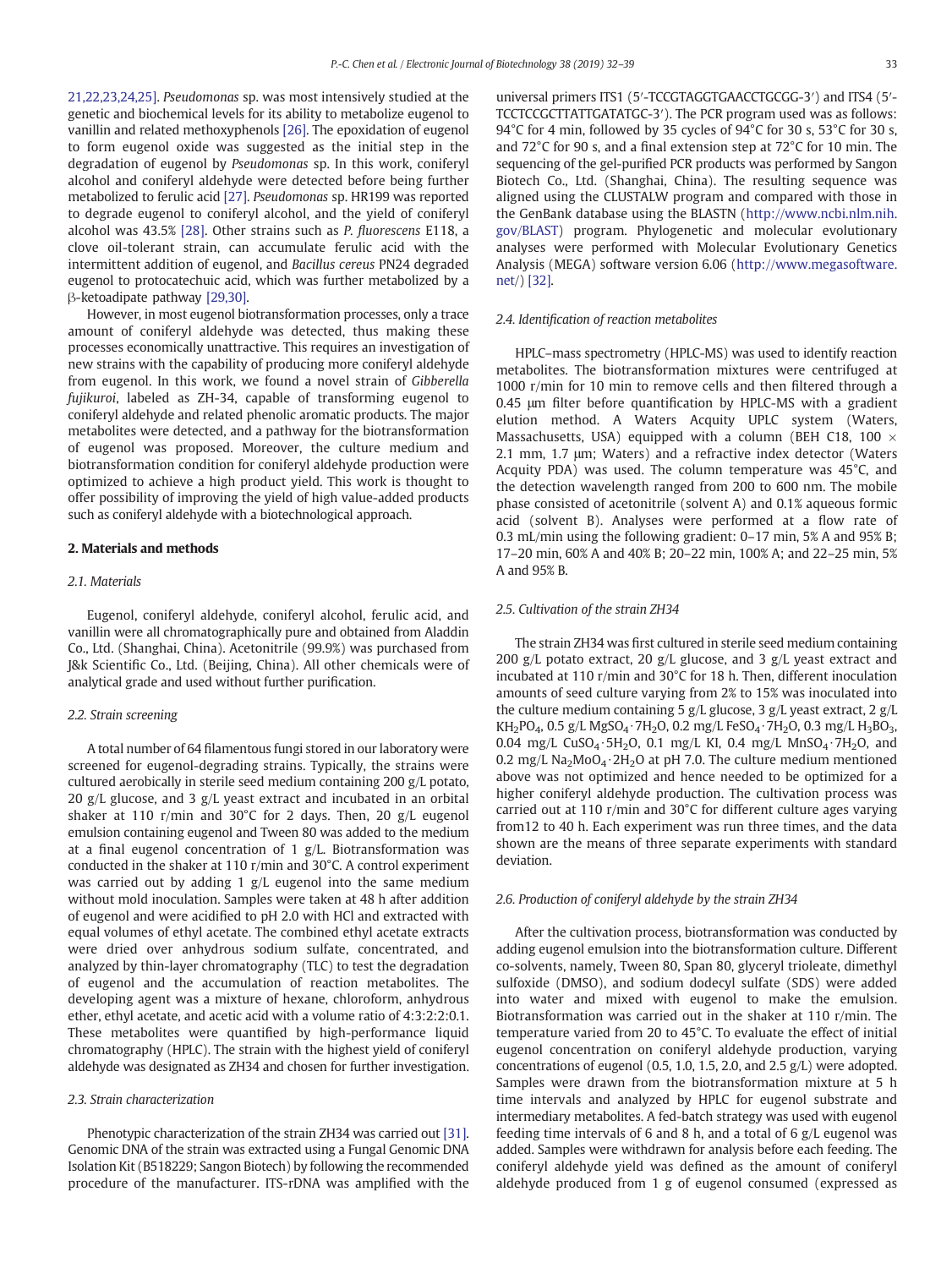percentage). Each result was the average of values from at least three parallel experiments.

#### 2.7. High-performance liquid chromatography (HPLC) analysis

The biotransformation mixtures were centrifuged at 1000 r/min for 10 min to remove cells and then filtered through a 0.45 μm filter before quantification by HPLC with a gradient elution method. A Hitachi L2000 HPLC system (Hitachi, Tokyo, Japan) equipped with a column (Amethyst C18-H, 250  $\times$  4.6 mm, 5 µm, Sapax Technologies, Delaware, USA) and a refractive index detector (Hitachi L2000) was used. The mobile phase consisted of acetonitrile (solvent A) and 0.1% aqueous formic acid (solvent B). Analyses were performed using the following gradient: 0–4 min, 10% A and 90% B at a flow rate of 1.0 mL/min; 4–20 min, 20% A and 80% B at a flow rate of 0.9 mL/min; 20–30 min, 75% A and 25% B at a flow rate of 1.0 mL/min; and 30–35 min, 10% A and 90% B at a flow rate of 1.0 mL/min. The column temperature was 30°C, and the detection wavelength was set at 280 nm.

#### 3. Results and discussion

#### 3.1. Screening and characterization of the strain ZH-34

Among the filamentous fungi stored in our laboratory, 16 were found to use eugenol as a carbon and energy source, and hence, they were examined for the biotransformation of eugenol to related methoxyphenols (partially shown in Fig. S1a). Substrate biotransformation was followed by HPLC analyses. Fig. S2b showed chromatograms of mixed standards of vanillic acid (retention time at 11.37  $\pm$  0.2 min), coniferyl alcohol (14.32  $\pm$  0.2 min), vanillin  $(15.07 \pm 0.5 \text{ min})$ , ferulic acid  $(16.31 \pm 0.3 \text{ min})$ , coniferyl aldehyde  $(22.86 \pm 0.2 \text{ min})$ , and eugenol  $(26.41 \text{ min } \pm 0.4)$ . Reaction metabolites were also clearly separated by the gradient elution method we adopted (Fig. S2c). Referring to the consistent retention time, three possible metabolites were observed: coniferyl alcohol, vanillin, and coniferyl aldehyde; each of them can be quantified by comparison with standards. Among the strains that can degrade eugenol, one strain designed as ZH-34 was found to produce more coniferyl aldehyde than the other 15 filamentous fungi. As a result, the strain ZH-34 was chosen for further studies.

This strain was analyzed combining its morphological characteristics (Fig. S2) and ITS-rDNA gene sequence analysis. The central texture of the colony is uniform, dense, and velvet, with a pale pink color. The hyphae have diaphragms and are capable of budding. Conidia are

produced from hyphal tips and are single celled and round. On the basis of the phylogenetic analysis of near to full ITS-rDNA sequence obtained from the strain SPR1, the sequence matched with those of Fusarium sp. and Gibberella sp., with similarities in both higher than 98.0% based on 561 bp. Phylogenetic tree obtained by the neighborjoining method demonstrated that the position of the strain ZH-34 was most close to the Gibberella intermedia strain DG-10-4-3-2 (Fig. 1). On the basis of the results of morphological characteristics and also ITS-rDNA sequence analysis, the strain ZH-34 was identified as G. fujikuroi ZH-34 and was stored at China Center for Type Culture Collection (number CCTCC M2016171).

#### 3.2. Metabolic pathway of eugenol in G. fujikuroi ZH-34

Reaction metabolites from G. fujikuroi ZH-34 were analyzed by HPLC-MS by comparing their retention times and mass spectra with those of the authentic standards. The metabolites b, c, d, and e with retention times at 10.31, 12.58, 12.00, and 9.51 min, respectively, were accumulated in the biotransformation mixture with eugenol as shown in [Fig. 2a.](#page-3-0) These metabolites were identified as coniferyl alcohol, coniferyl aldehyde, ferulic acid, and vanillin, respectively, with [M-H]<sup>−</sup> ion peaks appearing at  $m/z$  values of 179.0, 177.0, 193.0, and 151.0, respectively.

The metabolic pathway of eugenol was investigated by biotransformation kinetics. A model fermentation and biotransformation process was conducted with the following conditions: unoptimized fermentation medium, 50 mL culture in 500 mL flask, 8% inoculation amount (which means 4 mL seed was added into 50 mL culture medium), 20 h culture age, 1.0 g/L eugenol concentration with Tween 80 as the co-solvent, and 30°C biotransformation temperature. The curves generated for metabolite production after adding eugenol are depicted in Fig. S3. Eugenol was depleted after 6 h, leading to 0.26 g/L coniferyl alcohol and 0.54 g/L coniferyl aldehyde. Then, the concentration of coniferyl aldehyde increased to 0.71 g/L at 12 h together with a rapid decrease in coniferyl alcohol concentration. At this time, no ferulic acid or vanillin was detected in the biotransformation mixture. After 12 h, coniferyl aldehyde concentration decreased and ferulic acid was produced slowly with vanillin. After 36 h, concentrations of both coniferyl alcohol and coniferyl aldehyde decreased rapidly. The concentration of ferulic acid reached the highest value of 0.32 g/L at 42 h. This result indicated that the metabolic pathway was from coniferyl alcohol, coniferyl aldehyde, and ferulic acid to vanillin. Moreover, each intermediate was also fed to cultures of the strain



Fig. 1. Phylogenetic tree of G. fujikuroi ZH-34 based on ITS-rDNA sequences. GenBank accession numbers are given in parentheses.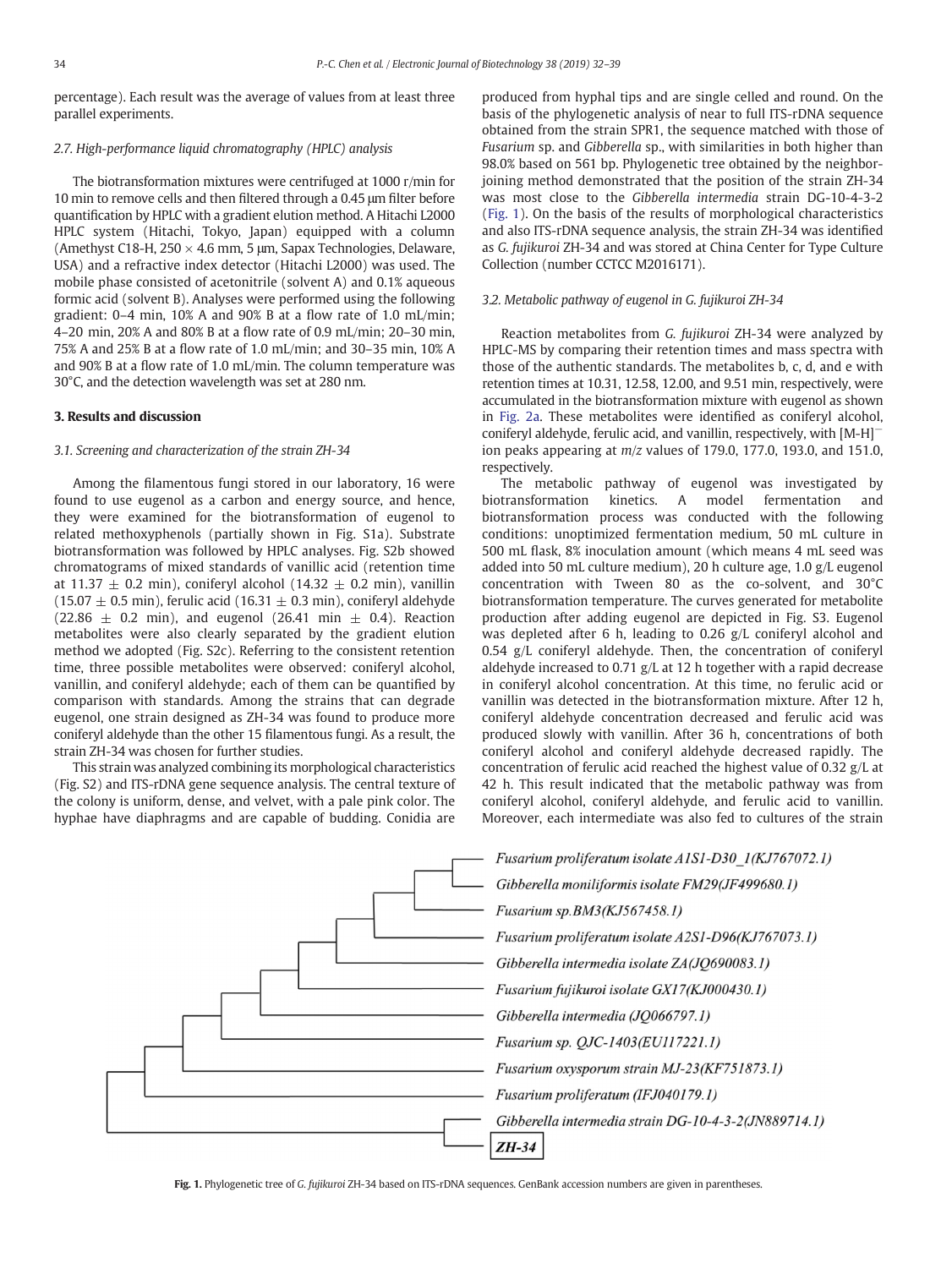<span id="page-3-0"></span>

Fig. 2. HPLC-MS spectra of eugenol-produced metabolites (a). (b) to (e) are mass spectra of the substances indicated by b, c, d, and e in (a).

ZH34. We observed that spots of the metabolite disappeared and spots of vanillin appeared in TLC analysis (data not shown), hence showing that these compounds could also support the growth of the strain



Fig. 3. Hypothetical pathway for the biotransformation of eugenol by G. fujikuroi ZH-34.

ZH34 as the sole carbon and energy source. The metabolic pathway of G. fujikuroi ZH-34 is proposed in Fig. 3. The eugenol catabolism in this strain was found to be similar to those found in Pseudomonas sp. HR199 and Pseudomonas nitroreducens Jin1 [\[26,28\]](#page-7-0). Notably, according to the results, one can accumulate different target products by tailoring the fermentation and biotransformation conditions.

3.3. Effect of culture medium and cultivation condition on coniferyl aldehyde production

First, different carbon and nitrogen sources were used for strain growth, and the corresponding metabolite concentrations are summarized in Table S1. According to this table, glucose and yeast extract performed better in coniferyl aldehyde production than others at the same concentration. Glucose and yeast extract concentrations were optimized, as shown in Fig. S4a and b, thus indicating that 10 g/L glucose and 3 g/L yeast extract should be used in the fermentation medium. Changes in pH can influence nutrient uptake by the strain and mass transfer of metabolites, hence influencing both strain growth and target product production. Culture media with different pH values were used, and the corresponding metabolite concentrations are shown in Fig. S4c. Coniferyl aldehyde can be produced at a pH range of 6.5 to 10.0. At pH 7.5, 0.83  $\pm$  0.04 g/L coniferyl aldehyde was obtained; further increasing pH values led to a decrease in coniferyl aldehyde concentration. As a result, the pH value of the fermentation medium was kept at pH 7.5.

Cultivation conditions were optimized, and the results are shown in [Fig. 4](#page-4-0). Oxygen influences strain growth and the corresponding enzyme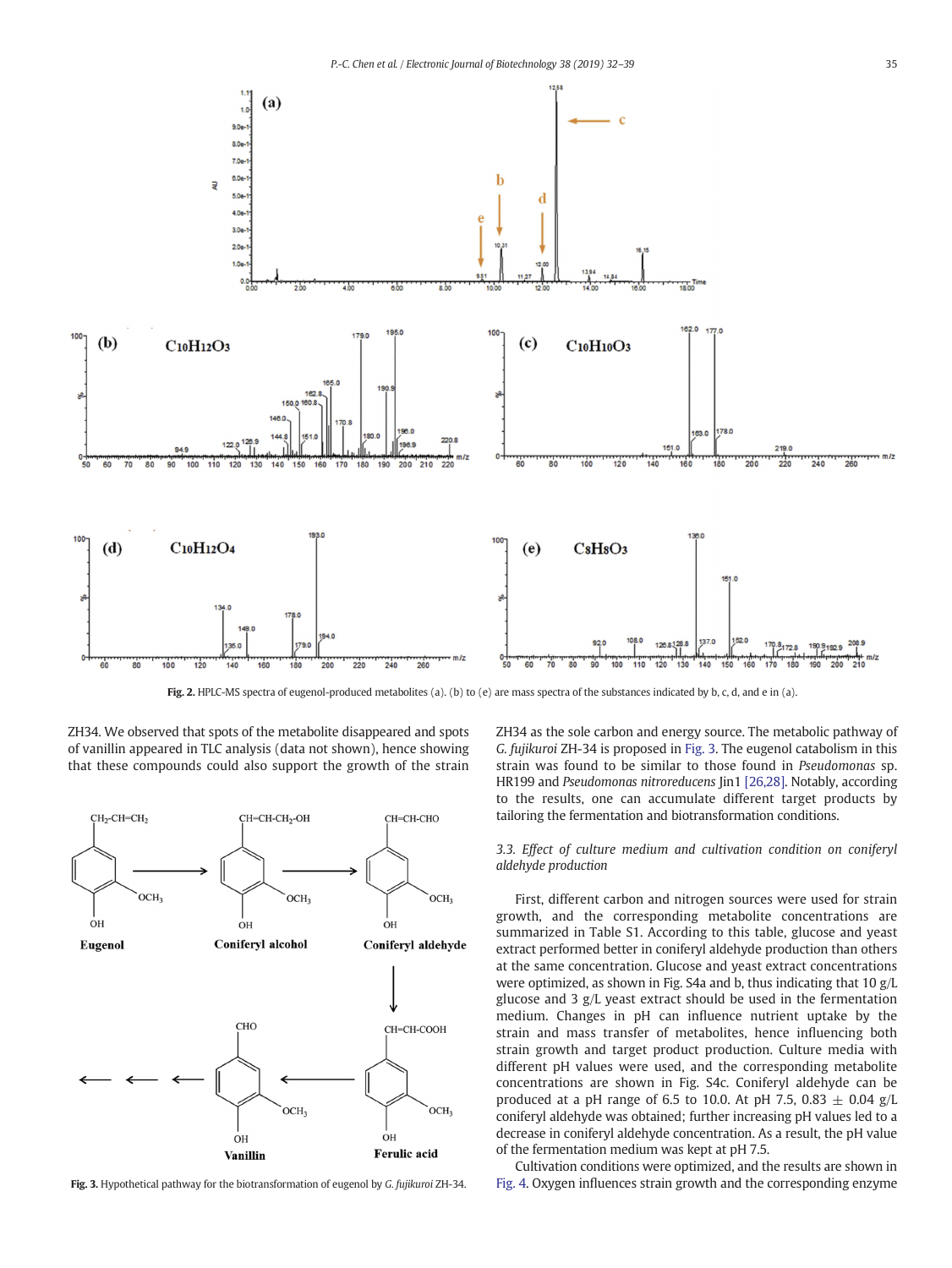<span id="page-4-0"></span>

Fig. 4. Effects of culture volume (a), inoculation amount (b), inducer concentration (c), and culture age (d) on coniferyl aldehyde production by G. fujikuroi ZH-34.

activity, thus influencing product accumulation [\[33,34\].](#page-7-0) In this work, oxygen supply was studied by considering culture volume of the media/volume of the bottle. In Fig. 4a, a little amount of coniferyl aldehyde was accumulated with a 30/500 (mL/mL) culture volume. In this circumstance, too much oxygen in the flask can degrade eugenol quickly, and the intermediate products such as coniferyl alcohol and coniferyl aldehyde were also degraded quickly; as a result, the target product cannot be accumulated. Increasing the culture volume led to an increase in the coniferyl aldehyde concentration, and when the culture volumes were 50/500 and 70/500 (mL/mL), the yield was  $0.81 \pm 0.04$  and  $0.83 \pm 0.06$  g/L coniferyl aldehyde, respectively. Further increasing the culture volume produced less coniferyl aldehyde, thus indicating that eugenol degradation with G. fujikuroi ZH-34 was an aerobic process, and an appropriate amount of oxygen was needed to biotransform eugenol to coniferyl aldehyde. Fig. 4b presents the effect of inoculation amount on coniferyl aldehyde production. Two percent inoculation amount led to a little amount of metabolites in the biotransformation mixture, which was because the cell concentration was low and the cells were sensitive to the environment. Increasing inoculation amount witnessed an increase in the coniferyl aldehyde concentration; when the inoculation amount was 8% and 10%, the corresponding coniferyl aldehyde concentrations were 0.77  $\pm$  0.04 and 0.79  $\pm$  0.05 g/L, respectively, and no eugenol was detected in the biotransformation mixture. An inoculation amount higher than 10% resulted in a decrease in the coniferyl aldehyde concentration, and there was eugenol remaining in the biotransformation mixture. This was because cells can grow quickly at a high inoculation amount in a short time, which may change the culture composition and cause an accumulation of toxic substances, thus leading to a hindrance to the performance of vanillyl alcohol oxidase, coniferyl alcohol dehydrogenase, or eugenol hydroxylase participating in the biotransformation of eugenol into coniferyl aldehyde [\[35,36\].](#page-7-0) Moreover, the mass transfer limitation of dissolved oxygen may affect the metabolism and the concentration of the target product. As a result, an inoculation amount of 10% was adopted.

Inducer concentration and culture age were also optimized, as indicated in Fig. 4c and d. Eugenol was used as the inducer in order to increase the amount of enzymes participating in the biotransformation. However, eugenol was toxic and can hinder cell growth; hence, its concentration should not be too high. Eugenol concentration of 0.1 g/L performed best for the final coniferyl aldehyde production. Culture age is related to seed vitality. According to this figure, when the culture age was 12 h, cells were still growing and could not produce a large amount of metabolites. Increasing the culture age helped to improve metabolite concentration, and when it was 28 h, 0.78  $\pm$  0.05 g/L coniferyl aldehyde could be produced. Further increase in the culture age caused a decrease in metabolite concentrations.

As a result, the optimized culture medium and cultivation condition were 10 g/L glucose, 3 g/L yeast extract, pH 7.5, 70/500 (mL/mL) culture volume, 10% inoculation amount, 0.1 g/L eugenol as the inducer, and 28 h culture age.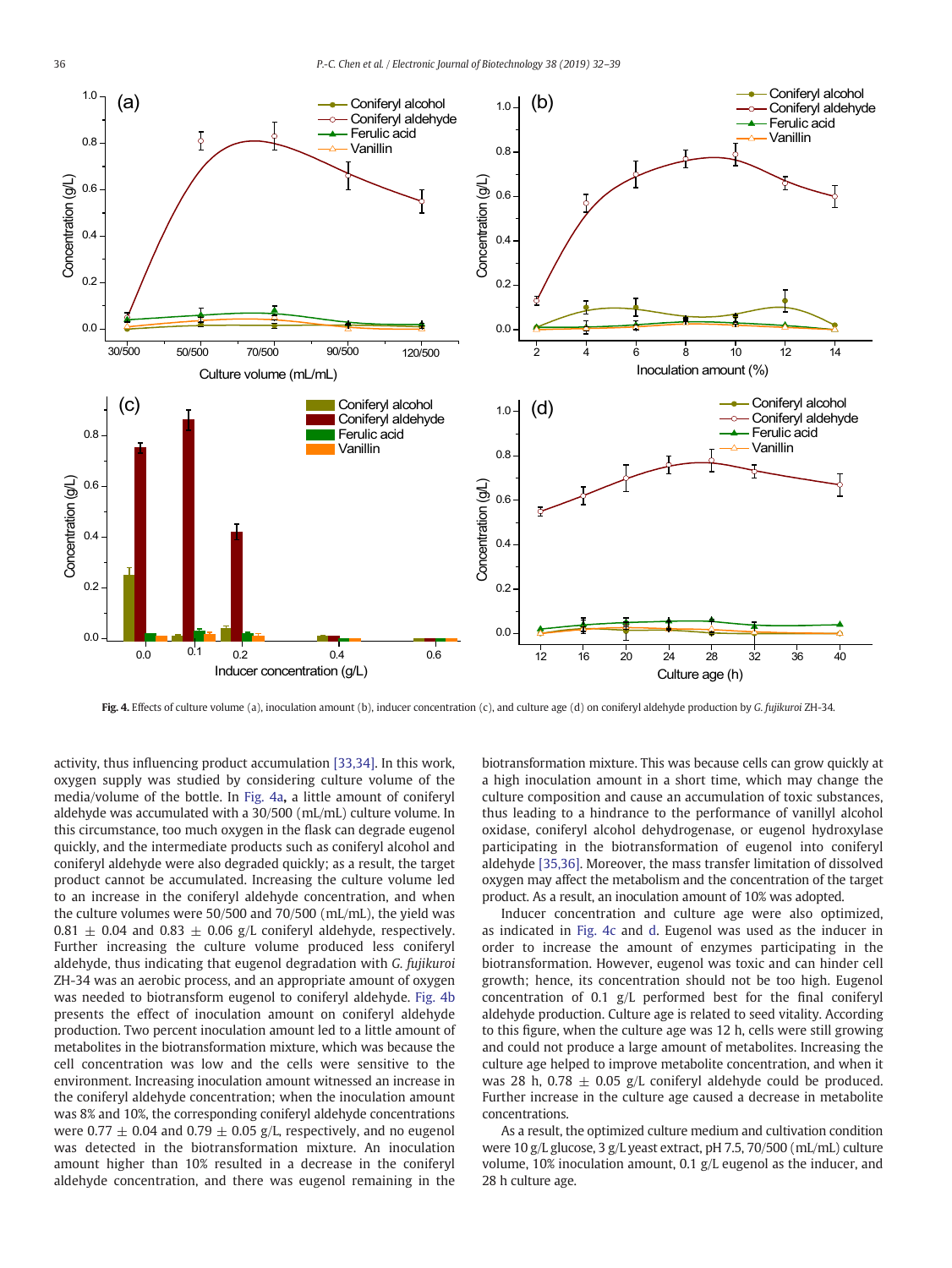

Fig. 5. Effects of volume ratio of eugenol to SDS (a) and temperature (b) on coniferyl aldehyde production by G. fujikuroi ZH-34.

#### 3.4. Effect of biotransformation condition on coniferyl aldehyde production

Co-solvents were mixed with eugenol to form a substrate emulsion to decrease the mass transfer resistance of eugenol and form the contact between eugenol and cells more feasible [\[37,38,39\].](#page-7-0) Five different co-solvents were used, and the corresponding coniferyl aldehyde yield is shown in Fig. S5. According to this figure, SDS performed the best. It is an ionic surfactant and can improve cell membrane permeability, which facilitates the entry of eugenol into cells. The usage of SDS was optimized as shown in Fig. 5a: when the volume ratio of eugenol to SDS was 6:1 and 4:1, eugenol was depleted at the end of biotransformation, but the concentrations of coniferyl aldehyde, coniferyl alcohol, and ferulic acid were very low, thus indicating eugenol was metabolized into other substances; increasing the SDS portion can increase the production of coniferyl aldehyde, and when the ratio was 1:1, the highest coniferyl aldehyde concentration of 0.89  $\pm$  0.05 g/L was produced; further increasing the SDS portion led to a decrease in coniferyl aldehyde concentration, which was probably due to a severe damage to the cell membrane. According to these results, a volume ratio of eugenol to SDS of 1:1 was chosen.

Temperature also plays an important role in biotransformation. Generally, increasing the temperature favors the enzymatic catalytic reaction rate; however, when the temperature is too high, the enzyme can be deactivated. The effect of temperature on coniferyl aldehyde production is shown in Fig. 5b, thus suggesting the temperature should be controlled within 30–35°C.

Eugenol concentration and bioconversion time also affected the production of coniferyl aldehyde, as shown in Table 1. From an economic point of view, it is encouraged to obtain more amount of target product with less substrate. When an initial eugenol concentration of 0.5 g/L was added,  $0.15 \pm 0.01$  g/L coniferyl aldehyde was produced, and eugenol was depleted within 10 h; after 10 h, coniferyl aldehyde was depleted with little vanillin remaining. In the range of 1.0–2.5 g/L eugenol concentration, the concentration of coniferyl aldehyde increased with bioconversion time; at 50 h, the corresponding coniferyl aldehyde yield was 94.0%, 72.0%, 2.03%, and 16.8%. Eugenol concentration 1.0 g/L produced the highest coniferyl aldehyde yield; hence, the substrate concentration was fixed at 1.0 g/L. Under this concentration, 0.92  $\pm$  0.06 g/L coniferyl aldehyde was obtained at 35 h. As a result, eugenol concentration and bioconversion time was set at 1.0 g/L and 35 h.

Under the above-mentioned optimized conditions, a trial of improving coniferyl aldehyde production was conducted by intermittent addition of eugenol. The product concentration curves at a 6 h time interval of eugenol addition are shown in [Fig. 6a](#page-6-0). Coniferyl alcohol started to accumulate after 6 h, and the concentrations of coniferyl alcohol and coniferyl aldehyde increased after eugenol addition. According to the metabolic pathway for the biotransformation of eugenol by G. fujikuroi ZH-34, coniferyl aldehyde is obtained from coniferyl alcohol; the 6 h time interval was not enough for all coniferyl alcohols to be converted into coniferyl aldehydes, and thus, coniferyl alcohol was accumulated. Under this

| Table 1                                                                                                   |  |
|-----------------------------------------------------------------------------------------------------------|--|
| Effects of eugenol concentration and bioconversion time on the production of coniferyl aldehyde $(g/L)$ . |  |

| Bioconversion time (h) | Eugenol concentration $(g/L)$ |               |               |               |               |  |
|------------------------|-------------------------------|---------------|---------------|---------------|---------------|--|
|                        | 0.5                           | 1.0           | 1.5           | 2.0           | 2.5           |  |
|                        | $0.15 + 0.01$                 | $0.51 + 0.03$ | $0.55 + 0.03$ | $0.17 + 0.01$ | $0.16 + 0.01$ |  |
| 10                     | $\Omega$                      | $0.68 + 0.02$ | $0.71 + 0.03$ | $0.22 + 0.02$ | $0.20 + 0.02$ |  |
| 15                     | $\Omega$                      | $0.75 + 0.04$ | $0.87 + 0.04$ | $0.29 + 0.01$ | $0.25 + 0.03$ |  |
| 20                     | $\Omega$                      | $0.79 + 0.05$ | $0.93 + 0.03$ | $0.30 + 0.02$ | $0.28 + 0.02$ |  |
| 25                     | $\Omega$                      | $0.85 + 0.05$ | $0.96 + 0.06$ | $0.34 + 0.03$ | $0.32 + 0.03$ |  |
| 30                     | $\Omega$                      | $0.88 + 0.07$ | $1.00 + 0.08$ | $0.35 + 0.03$ | $0.34 + 0.03$ |  |
| 35                     | $\Omega$                      | $0.92 + 0.06$ | $1.04 + 0.07$ | $0.38 + 0.02$ | $0.35 + 0.02$ |  |
| 40                     | $\Omega$                      | $0.93 + 0.07$ | $1.05 + 0.08$ | $0.40 + 0.03$ | $0.38 + 0.03$ |  |
| 45                     | $\Omega$                      | $0.94 + 0.09$ | $1.06 + 0.10$ | $0.43 + 0.03$ | $0.40 + 0.04$ |  |
| 50                     | $\Omega$                      | $0.94 + 0.06$ | $1.08 + 0.09$ | $0.46 + 0.04$ | $0.42 + 0.04$ |  |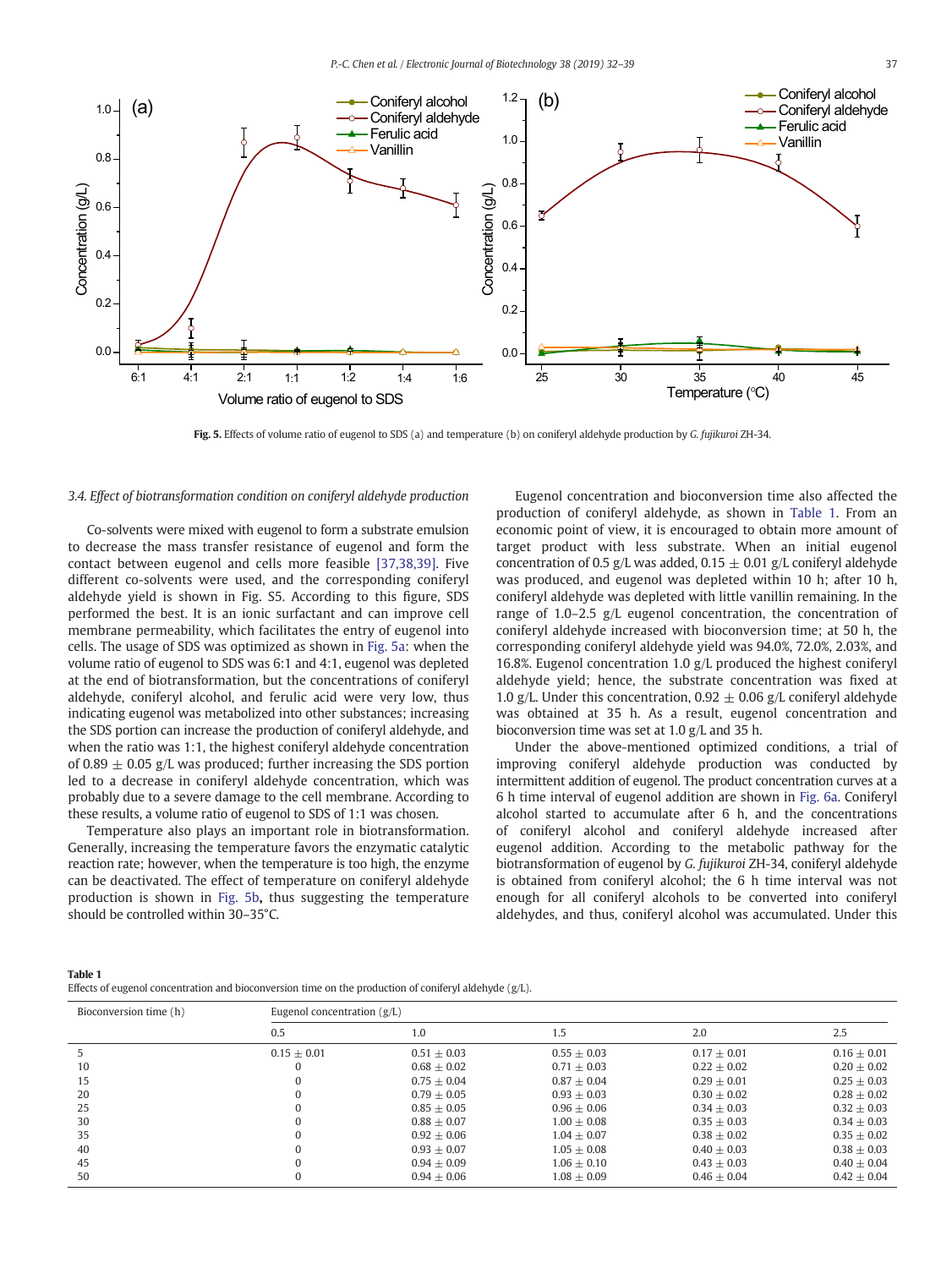<span id="page-6-0"></span>

Fig. 6. Coniferyl aldehyde production under eugenol feeding intervals of 6 h (a) and 8 h (b). Dotted arrows indicate that eugenol was added at this time.

fed-batch strategy, 2.78  $\pm$  0.11 g/L coniferyl aldehyde and 2.52  $\pm$ 0.14 g/L coniferyl alcohol were obtained. On the basis of this result, we thought that extending the eugenol feeding time interval can promote the conversion of coniferyl alcohol to coniferyl aldehyde. Fig. 6b depicts coniferyl aldehyde production under a eugenol feeding interval of 8 h. From this figure, we can see that the accumulation of coniferyl alcohol was slow, and the concentration of coniferyl aldehyde was significantly higher than that of 6 h time interval. In this trial,  $1.35 \pm 0.1$  g/L coniferyl alcohol and 3.76  $\pm$  0.22 g/L coniferyl aldehyde were obtained with the corresponding coniferyl aldehyde yield of 57.3%.

In this work, we screened a strain of G. fujikuroi ZH-34, which was capable of transforming eugenol into coniferyl aldehyde. At a 6 h time interval of eugenol fed-batch strategy,  $3.76 \pm 0.22$  g/L coniferyl aldehyde with the corresponding yield of 57.3% were obtained. Moreover, this work indicates that different products such as coniferyl alcohol, coniferyl aldehyde, and ferulic acid can be accumulated by tailoring the fed-batch strategy.

#### Conflicts of interests

The authors declare no conflicts of interest in the manuscript.

#### Financial support

The authors are grateful for the financial support from the National Natural Science Foundation of China (Grant No. 21604032).

### Supplementary material

#### <https://doi.org/10.1016/j.ejbt.2018.12.001>

#### References

- [1] Ashengroph M, Nahvi I, Zarkesh-Esfahani H, et al. Pseudomonas resinovorans SPR1, a newly isolated strain with potential of transforming eugenol to vanillin and vanillic acid. N Biotechnol 2011;28(6):656–64. <https://doi.org/10.1016/j.nbt.2011.06.009>.
- [2] Nikolaivits E, Dimarogona M, Fokialakis N, et al. Marine-derived biocatalysts: Importance, accessing, and application in aromatic pollutant bioremediation. Front Microbiol 2017;8(38):265,1–17. [https://doi.org/10.3389/fmicb.2017.00265.](https://doi.org/10.3389/fmicb.2017.00265)
- [3] Drienovska I, Chovancova E, Koudelakova T, et al. Biochemical characterization of a novel haloalkane dehalogenase from a cold-adapted bacterium. Appl Environ Microbiol 2012;78(14):4995–8. <https://doi.org/10.1128/AEM.00485-12>.
- [4] Sales A, Paulino BN, Pastore GM, et al. Biogeneration of aroma compounds. Curr Opin Food Sci 2018;19:77–84. [https://doi.org/10.1016/j.cofs.2018.03.005.](https://doi.org/10.1016/j.cofs.2018.03.005)
- [5] Krings U, Berger RG. Biotechnological production of flavors and fragrances. Appl Microbiol Biotechnol 1998;49(1):1–8. <https://doi.org/10.1007/s002530051129>.
- [6] Priefert H, Rabenhorst J, Steinbuchel A. Biotechnological production of vanillin. Appl Microbiol Biotechnol 2001;56(3–4):296–314. <https://doi.org/10.1007/s002530100687>.
- [7] Zhao XC, Dai XL, Gao LP, et al. Functional analysis of an uridine diphosphate glycosyltransferase involved in the biosynthesis of polyphenolic glucoside in tea plants (Camellia sinensis). J Agric Food Chem 2017;65(50):10993–1001. <https://doi.org/10.1021/acs.jafc.7b04969>.
- [8] Tarabanko VE, Tarabanko N. Catalytic oxidation of lignins into the aromatic aldehydes: general process trends and development prospects. Int J Mol Sci 2017;18 (11):2421,1–29. [https://doi.org/10.3390/ijms18112421.](https://doi.org/10.3390/ijms18112421)
- Adeboye PT, Bettiga M, Olsson L. ALD5, PAD1, ATF1 and ATF2 facilitate the catabolism of coniferyl aldehyde, ferulic acid and p-coumaric acid in Saccharomyces cerevisiae. Sci Rep 2017;7:42635,1–13. [https://doi.org/10.1038/srep42635.](https://doi.org/10.1038/srep42635)
- [10] Jeong YJ, Jung MG, Son M, et al. Coniferyl aldehyde attenuates radiation enteropathy by inhibiting cell death and promoting endothelial cell function. PLoS One 2015;10 (6):e0128552,1-6. [https://doi.org/10.1371/journal.pone.0128552.](https://doi.org/10.1371/journal.pone.0128552)
- [11] Kim SY, Koo YK, Koo JY, et al. Platelet anti-aggregation activities of compounds from Cinnamomum cassia. J Med Food 2010;13(5):1069–74. [https://doi.org/10.1089/jmf.2009.1365.](https://doi.org/10.1089/jmf.2009.1365)
- [12] Farah MH, Samuelsson G. Pharmacologically active phenylpropanoids from Senra incana. Planta Med 1992;58(1):14–8. <https://doi.org/10.1055/s-2006-961380>.
- [13] Nam JW, Kim SY, Yoon T, et al. Heat shock factor 1 inducers from the bark of Eucommia ulmoides as cytoprotective agents. Chem Biodivers 2013;10(7):1322–7. [https://doi.org/10.1002/cbdv.201200401.](https://doi.org/10.1002/cbdv.201200401)
- [14] Faye I, Decostanzi M, Ecochard Y, et al. Eugenol bio-based epoxy thermosets: from cloves to applied materials. Green Chem 2017;19(21):5236–42. [https://doi.org/10.1039/C7GC02322G.](https://doi.org/10.1039/C7GC02322G)
- [15] Resende DB, Martins HHD, de Souza TB, et al. Synthesis and in vitro evaluation of peracetyl and deacetyl glycosides of eugenol, isoeugenol and dihydroeugenol acting against food-contaminating bacteria. Food Chem 2017;237:1025–9. [https://doi.org/](https://doi.org/10.1016/j.foodchem.2017.06.056) [10.1016/j.foodchem.2017.06.056.](https://doi.org/10.1016/j.foodchem.2017.06.056)
- [16] Gallage NJ, Hansen EH, Kannangara R, et al. Vanillin formation from ferulic acid in Vanilla planifolia is catalysed by a single enzyme. Nat Commun 2014;5:4037,1–14. [https://doi.org/10.1038/ncomms5037.](https://doi.org/10.1038/ncomms5037)
- [17] Ashengroph M, Amini J. Bioconversion of isoeugenol to vanillin and vanillic acid using the resting cells of Trichosporon asahii. 3 Biotech 2017;7(358):1–10. <https://doi.org/10.1007/s13205-017-0998-9>.
- [18] Yang TX, Zhao LQ, Wang J, et al. Improving whole-cell biocatalysis by addition of deep eutectic solvents and natural deep eutectic solvents. ACS Sustain Chem Eng 2017;5(7):5713–22. [https://doi.org/10.1021/acssuschemeng.7b00285.](https://doi.org/10.1021/acssuschemeng.7b00285)
- [19] Chattopadhyay P, Banerjee G, Sen SK. Cleaner production of vanillin through biotransformation of ferulic acid esters from agroresidue by Streptomyces sannanensis. J Clean Prod 2018;182:272–9. [https://doi.org/10.1016/j.jclepro.2018.02.043.](https://doi.org/10.1016/j.jclepro.2018.02.043)
- [20] Okai N, Masuda T, Takeshima Y, et al. Biotransformation of ferulic acid to protocatechuic acid by Corynebacterium glutamicum ATCC 21420 engineered to express vanillate O-demethylase. AMB Express 2017;7:130,1–10. <https://doi.org/10.1186/s13568-017-0427-9>.
- [21] Yan L, Chen P, Zhang S, et al. Biotransformation of ferulic acid to vanillin in the packed bed-stirred fermenters. Sci Rep 2016;6(34644):1–12. [https://doi.org/10.1038/srep34644.](https://doi.org/10.1038/srep34644)
- [22] Lambert F, Zucca J, Ness F, et al. Production of ferulic acid and coniferyl alcohol by conversion of eugenol using a recombinant strain of Saccharomyces cerevisiae. Flavour Fragr J 2014;29(1):14–21. <https://doi.org/10.1002/ffj.3173>.
- [23] Overhage J, Steinbuchel A, Priefert H. Harnessing eugenol as a substrate for production of aromatic compounds with recombinant strains of Amycolatopsis sp. HR167. J Biotechnol 2006;125(3):369–76. [https://doi.org/10.1016/j.jbiotec.2006.03.024.](https://doi.org/10.1016/j.jbiotec.2006.03.024)